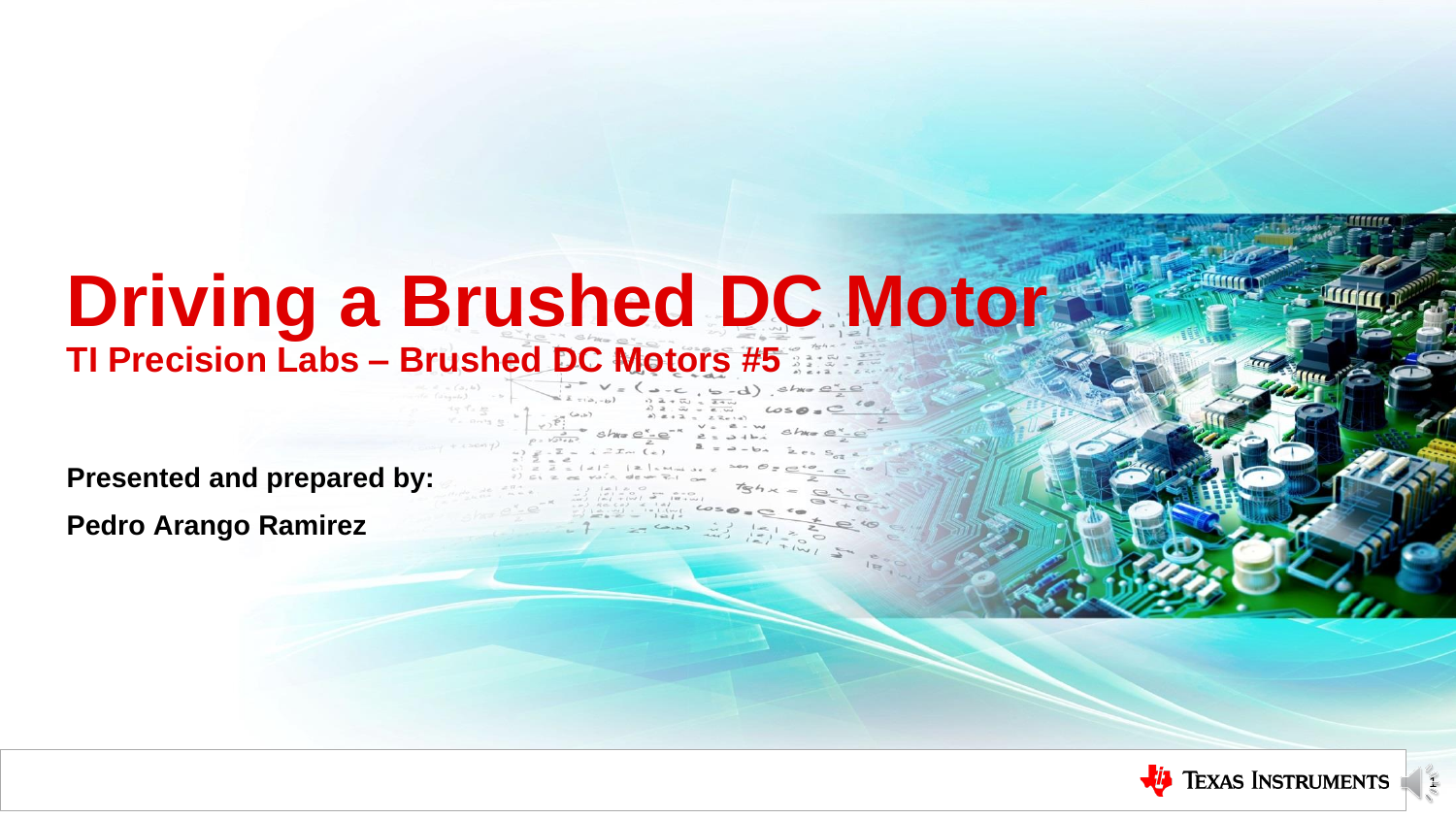## **Explaining Back Electromotive Force (Back EMF)**

- Back EMF is the voltage in the coil of an electric motor that opposes the current flowing through the coil, when the armature rotates.
- As the motor increases in speed the back emf increases.





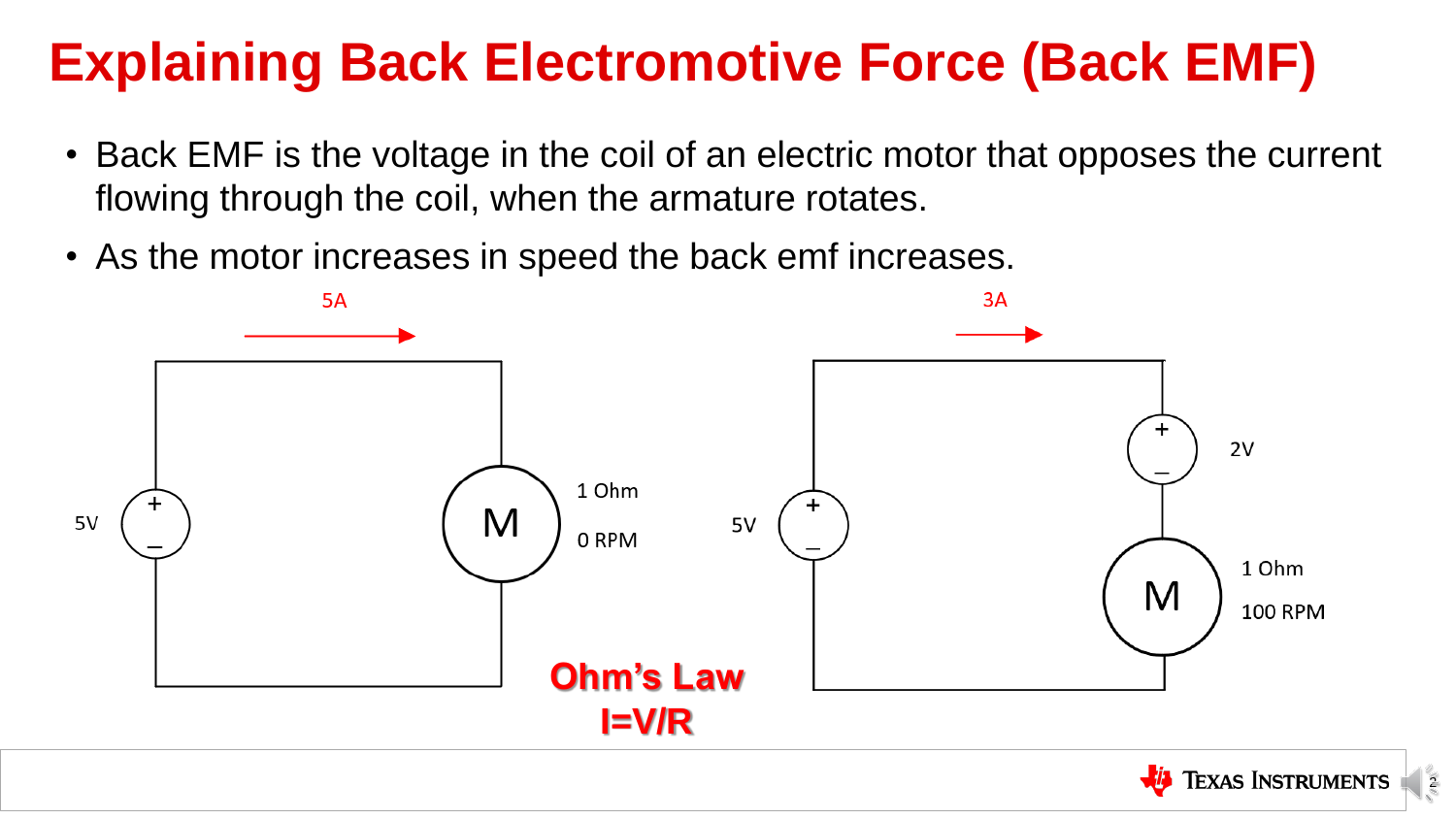### **Visualizing Back EMF**



### • Current quickly rises when input voltage is introduced



- 
- Motor begins to spin.
- Back EMF develops
- Current starts decreasing as back EMF increases
- Stability point is reached
- Result of  $V_{in}$  and  $V_{FME}$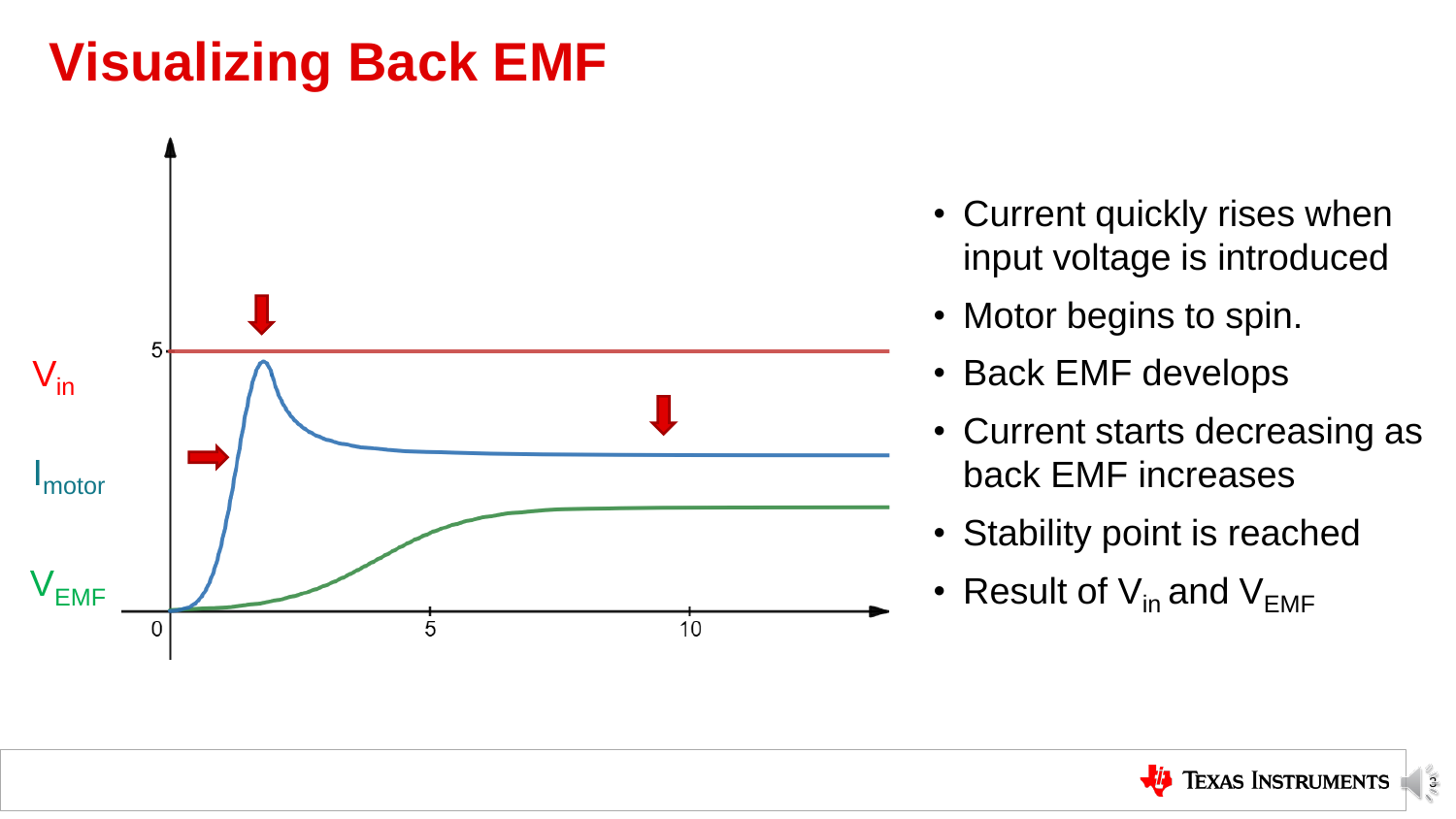## **Explaining Inrush Current**

• Inrush current is a short-lived transient spike in current that occurs when input voltage is applied as a motor winds up to speed.



- Inductive nature of motor does not allow for current to rise instantly.
- The peak starting current can cause damage to the system if it is not regulated.

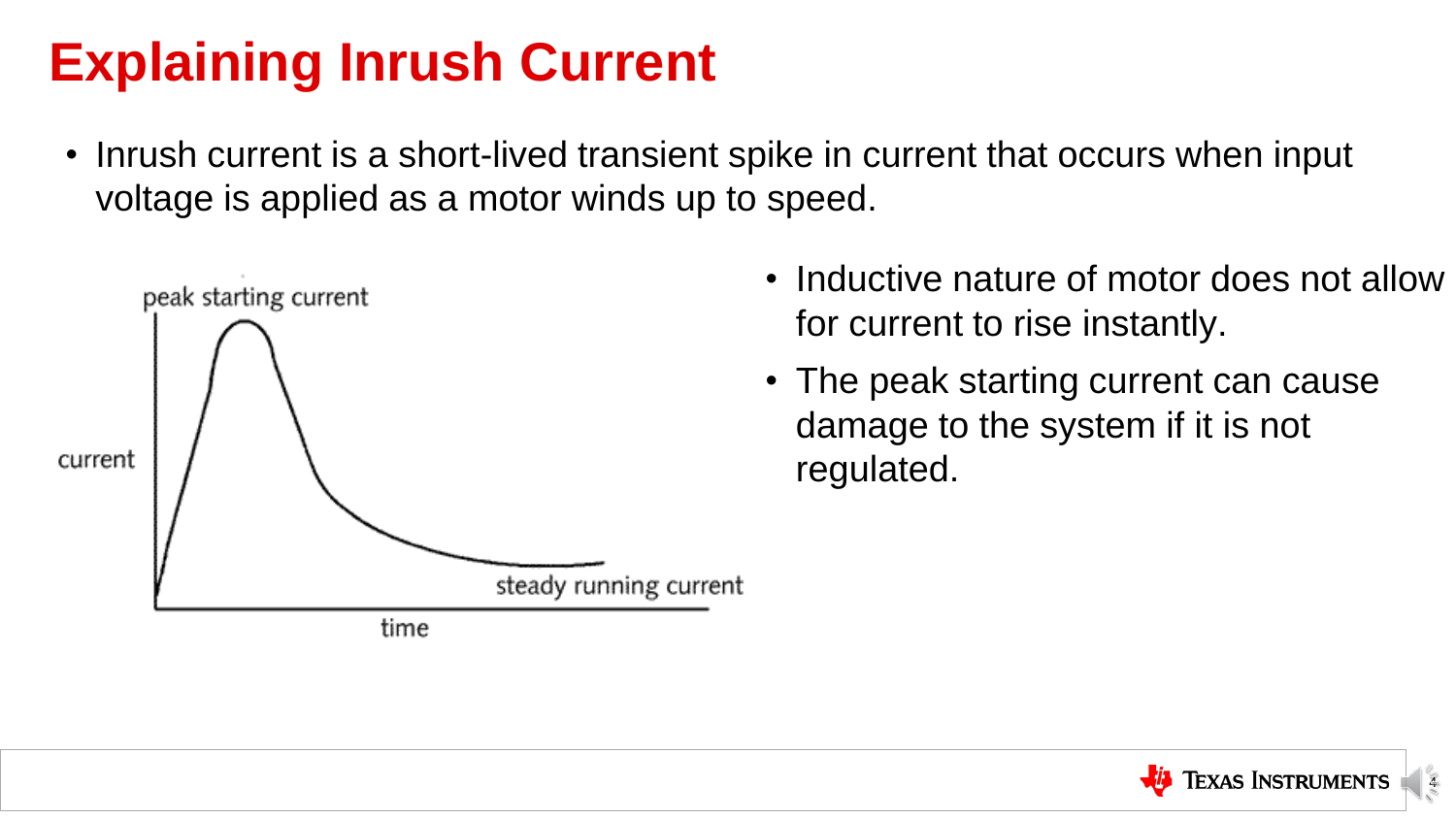### **Inrush Current Control with Current Regulation**

• Regulation can be applied to maintain the inrush current under control. This way current stays below the acceptable level





- Current regulation keeps the current below the threshold in a variety of ways.
- Over current protection and overtemperature protection can be triggered by inrush.

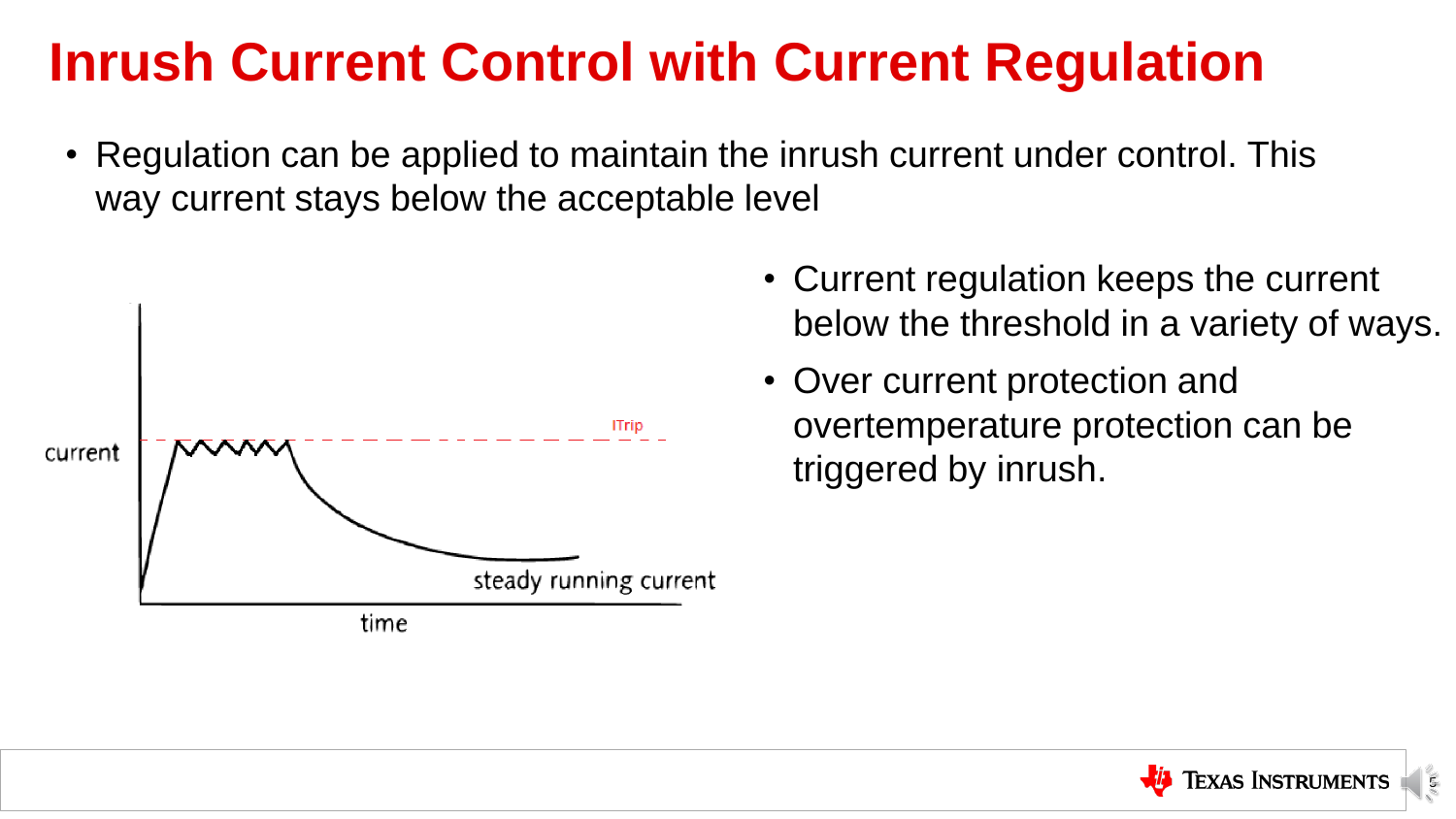## **Explaining Stall Current and IPROPI**



• Stall current occurs when the motor stops spinning and the back emf disappears, causing current to spike.



- The rising stall current can cause damage to the system if it is not regulated.
- There are different ways in which a stall condition can be detected.
- IPROPI uses a current mirror to create a measurable voltage drop through a desired resistor.

Time